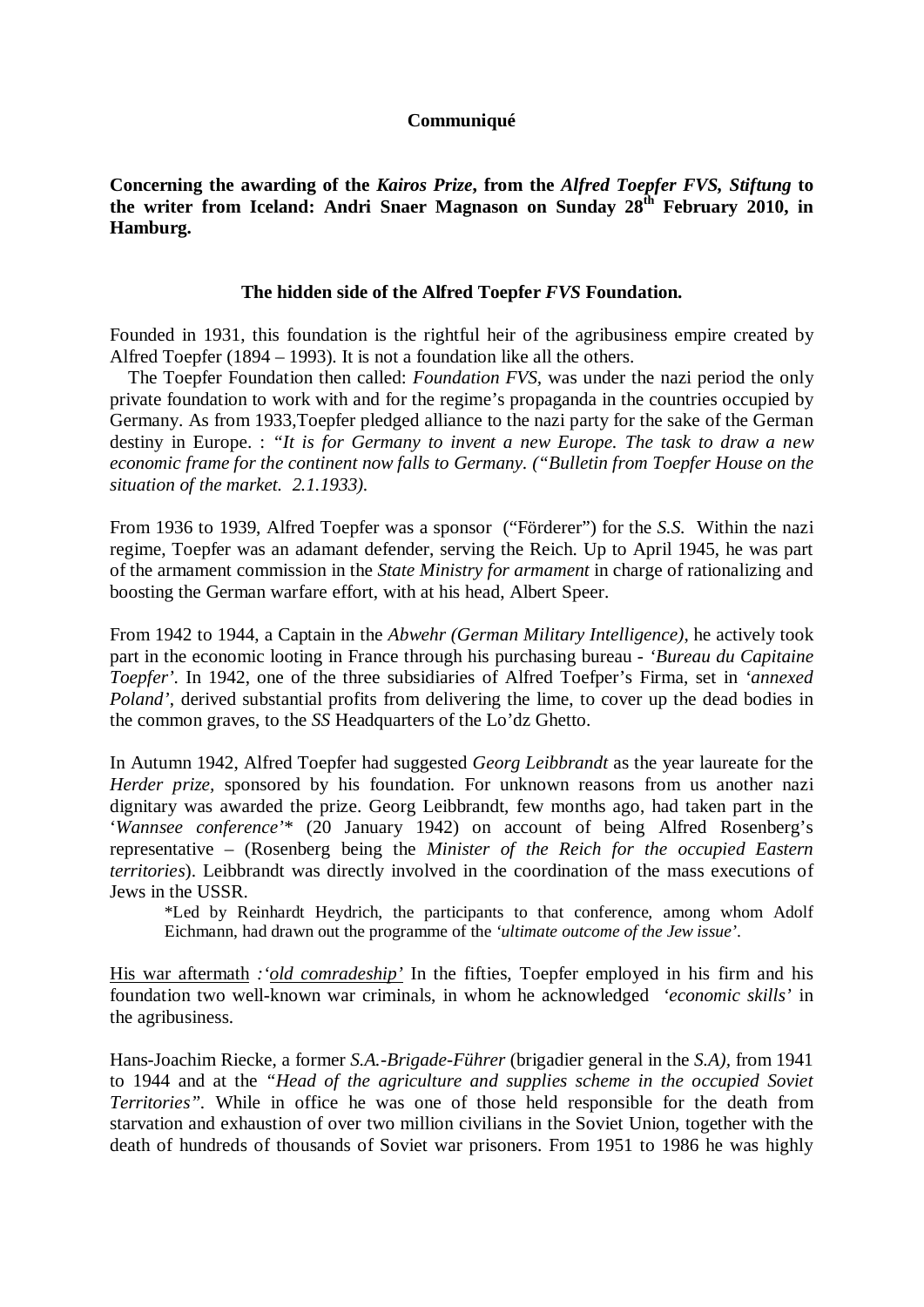ranked in the Toepfer Firma as sales manager. In August 1986, Toepfer delivered a funeral oration in praise of the late Hans-Joachim Riecke.

Edmund Veesenmeyer, a former *SS-Brigade General* (Brigadier General in the *S.S.*  Plenipotentiary Minister of the *Reich* in the German legation in Budapest he was Eichmann's right hand man in Budapest. Veesenmeyer was responsible for the deportation and ensuing death of over 900,000 Hungarian Jews in the extermination camps. In 1949, he was sentenced to 20 years' imprisonment for crime against humanity (reduced to 10 years in 1951 and then obtained the pardon the same year)

Toepfer also employed Kurt Haller, a former comrade of the *Abwehr services* in Paris. He was Veesenmeyer's assistant in Hungary. Haller held a post as a legal adviser with Toepfer's Firma until his death in 1961.

In the 60s and 70s, Toepfer supported both materially and financially Thies Christophersen, a former *S.S Fuehrer* (corporal) at Auschwitz. The same was to become the mastermind of the *Shoah* denial with his book '*The Auschwitz Lie'.* (1974).

In 2000, the present Toepfer Foundation *whitewashes* the Toepfer foundation's past. Following scandals during ceremonies of awards of *Toepfer Prizes* in Austria, France and Switzerland, those in the Toepfer's lineage were led to set up an international, independent, scientific commission of historians (1996-2000) – headed by Hans Mommsen, a German *Third Reich* specialist. As from 2000, the Foundation has loudly claimed its commission independence. However, all six members have been recruited, given salaries, paid expenses by the Foundation. The *'ultimate conclusions'* of the commission proclaim:

 *'Alfred Toepfer neither promoted the national-socialist party before 1933 nor was a warm defender of the national-socialist regime in the following twelve years. Toepfer was never tempted to join the nazi party and never shared the objectives or main goals of the nazi leaders. Racism and anti-Semitism were unfamiliar to him. A regular approbation of the [NdT: anti] Jews laws of the Third Reich or even any kind of personal responsibility in the "Holocaust" cannot be attributed to Alfred Toepfer. He did not derive any wealth/profits either from the dispossession of the Jews.'* 



Summer 1939 Rudolf Hess, ( left) *"Deputy of the Führer"* with Alfred Toepfer (right) during his one month stay at the *Kalkhorst castle*, property of Toepfer, near Lübeck.